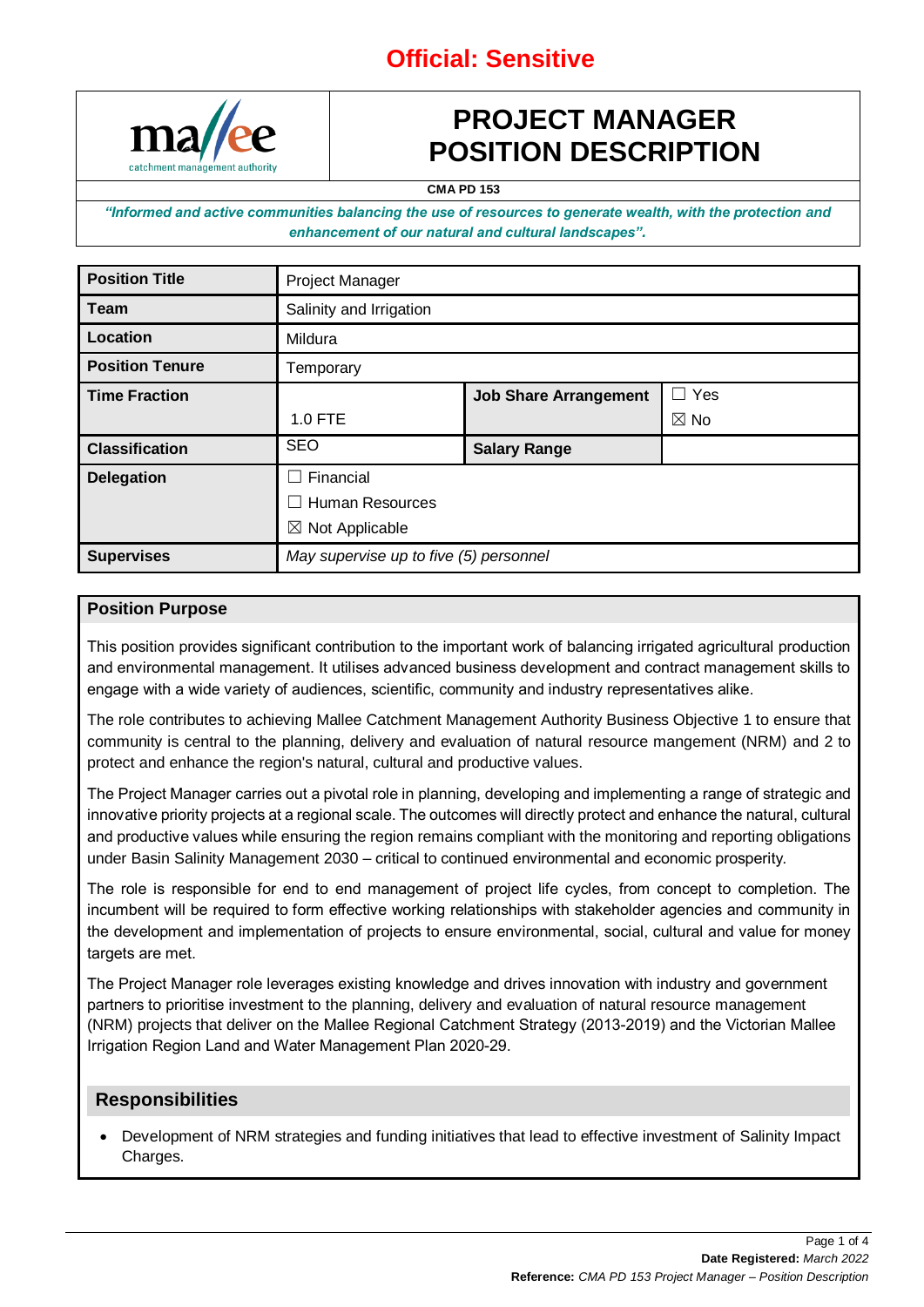## **Official: Sensitive**

- Lead the effective delivery of the Victorian Mallee Irrigation Region LWMP
- Analysis, procurement and management of resources required to meet project objectives
- Work collaboratively with key government partners to delivery Section 4 of Water for Victoria
- Provide continually assessment and mitigation of environmental, social and economic risks to projects.
- Facilitate industry adjustment irrigation modernisation and water efficiency consistent with Section 4, Water for Victoria.
- Deliver high quality reports to agreed timeframes demonstrating effective management of irrigation projects in the Victorian Mallee.
- Represent Mallee CMA on relevant State and regional forums.

### **Key Relationships**

Manager Salinity and Water Quality (Line Manager)

Management Peers (Support, Collaboration, Program Delivery)

Department of Environment Land Water and Planning (Partner, Policy Advocate)

Department of Jobs, Precincts and Regions (Partner)

Water Corporations (Partner)

Community Members (Key Stakeholders)

Salinity Accountability Advisory Committee (Collaboration, Partner, Key Stakeholders)

Consultative Committees (Key Stakeholders)

| <b>Core Capability/Sub Capability</b>                                                                | <b>Capability Level Descriptor</b>                                                                                                                                                                                                                                                                                                                                                                                                                                                                                            |
|------------------------------------------------------------------------------------------------------|-------------------------------------------------------------------------------------------------------------------------------------------------------------------------------------------------------------------------------------------------------------------------------------------------------------------------------------------------------------------------------------------------------------------------------------------------------------------------------------------------------------------------------|
| <b>Corporate Governance</b><br>OHS&W L <sub>2</sub>                                                  | Promotes, educates and supports OHS&W work practices and<br>complies with OHS&W legislation, policy and procedure.<br>Addresses risks and monitors the effectiveness of strategies.<br>Supports employee wellbeing.                                                                                                                                                                                                                                                                                                           |
| Professionalism<br>Problem Solving L3<br>Accountability L2                                           | Analyses issues and different perspectives and draws sound<br>inferences from information available. Implements systems to address<br>problems and assists teams to take proactive approaches to problem<br>solving.<br>Prioritises work; delegates appropriately demonstrating an<br>understanding of organisational, team and individual priorities and<br>capacities; and ensures that key requirements are met<br>Delegates to develop staff and accepts responsibility for actions of staff<br>and teams under authority |
| <b>Project Delivery</b><br>Project Management L3<br><b>Procurement and Contract</b><br>Management L3 | Produces project plans where outcomes are clearly defined and action<br>steps for achievement are clearly specified.                                                                                                                                                                                                                                                                                                                                                                                                          |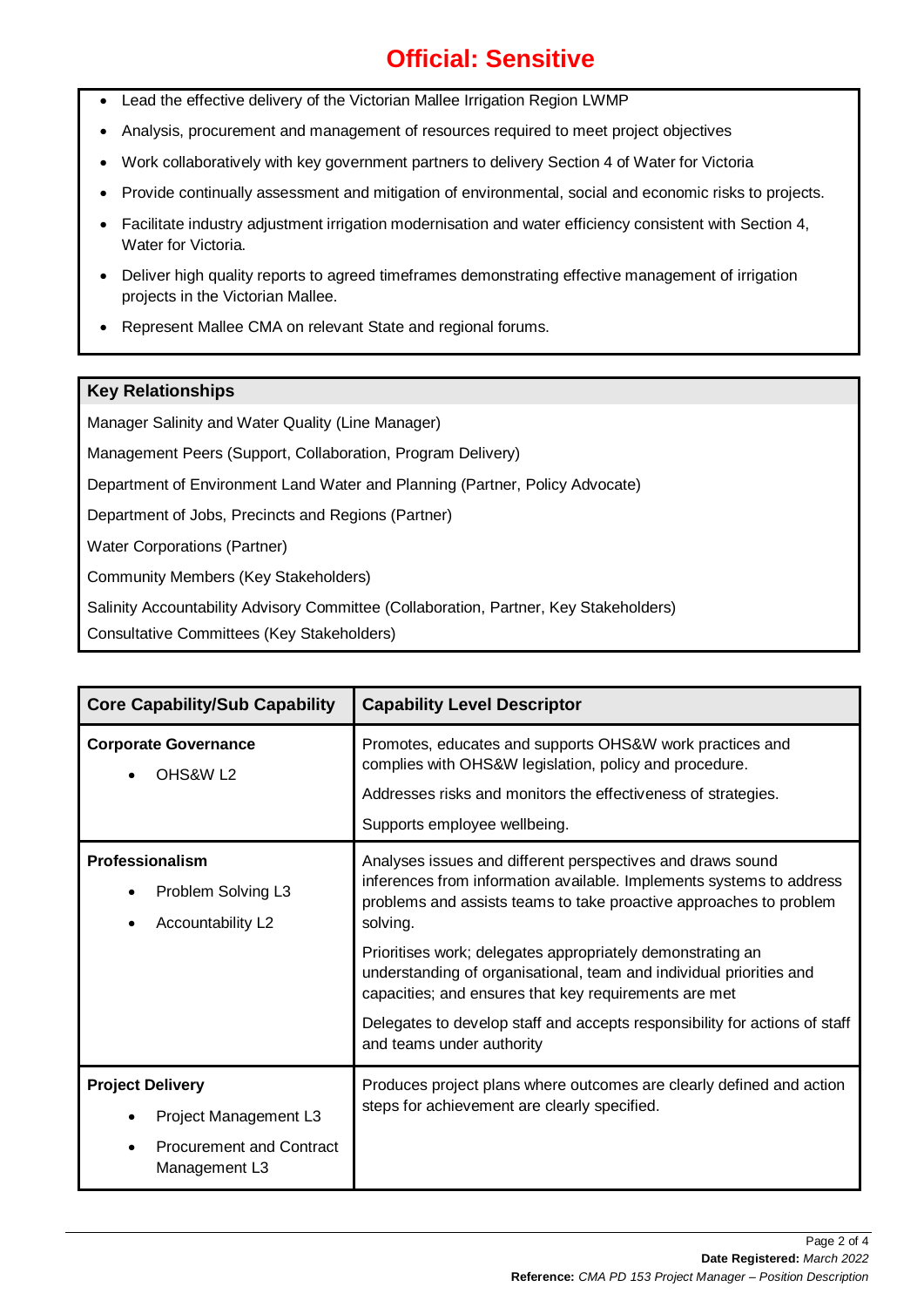# **Official: Sensitive**

| <b>Resources and Promotion</b><br>L3                                                                                       | Undertakes honest, transparent and appropriate decision-making<br>practices to determine path to market. Monitors contracts and<br>manages performance of contractors and staff.<br>Allocates resources and develops communication plans to ensure<br>project delivery within delegated authority.                                                                                                                                          |
|----------------------------------------------------------------------------------------------------------------------------|---------------------------------------------------------------------------------------------------------------------------------------------------------------------------------------------------------------------------------------------------------------------------------------------------------------------------------------------------------------------------------------------------------------------------------------------|
| <b>Interpersonal Communications</b><br><b>Written Communication L3</b><br>Verbal Communication L3<br><b>Negotiation L3</b> | Writes accurate reports and program documents that meet audience<br>needs and contain the necessary information to achieve their purpose.<br>Provides informed, meaningful and relevant messages when<br>communicating with staff and interested parties.<br>Negotiates and implements a well-planned course of action to achieve<br>a specific impact.                                                                                     |
| <b>Natural Resource Management</b><br>Knowledge of NRM Assets<br>L3<br><b>Priority Planning L2</b><br>Local NRM Issues L3  | Continually liaises with key interested parties to ensure full<br>understanding of the issues and builds links to strategy, corporate<br>objectives and outputs<br>Investigates the impact of investment on site and supports interested<br>parties in reporting NRM activity.<br>Promotes key NRM priorities and initiatives and develops programs in<br>consideration of interested parties' issues                                       |
| <b>Continuous Improvement</b><br>Change Management L3<br>Creativity and innovation<br>L <sub>3</sub>                       | Implements change management processes and monitors progress.<br>Makes changes to work methods to improve outcomes, corrects<br>problems promptly.<br>Constantly looks for continuous improvement opportunities and<br>encourages new and different approaches and solutions that will<br>deliver benefits beyond interested parties' expectations. Establishes<br>ways to capture, communicate and share innovative ideas and<br>practices |

| <b>Personal Attribute</b> | <b>Descriptor</b>                                                                           |  |
|---------------------------|---------------------------------------------------------------------------------------------|--|
| Analytical                | Reviews arguments and opinions before making judgement<br>Presents clear and logical points |  |
|                           |                                                                                             |  |
|                           | Takes a systematic approach when building toward improvements                               |  |
| Self-disciplined          | Manages own time to achieve key outcomes<br>Avoids distraction and diversions               |  |
|                           |                                                                                             |  |
|                           | Is organised and methodical                                                                 |  |
| Flexible                  | Adapts to changing circumstances in the workplace                                           |  |
|                           | Prioritises work and addresses what is most important                                       |  |
|                           | Takes advantage of new and emerging opportunities                                           |  |

### **Licences, Qualifications, Certificates**

### **Essential Requirements**

• Tertiary Qualifications in Agricultural Science or Natural Resource Management or equivalent